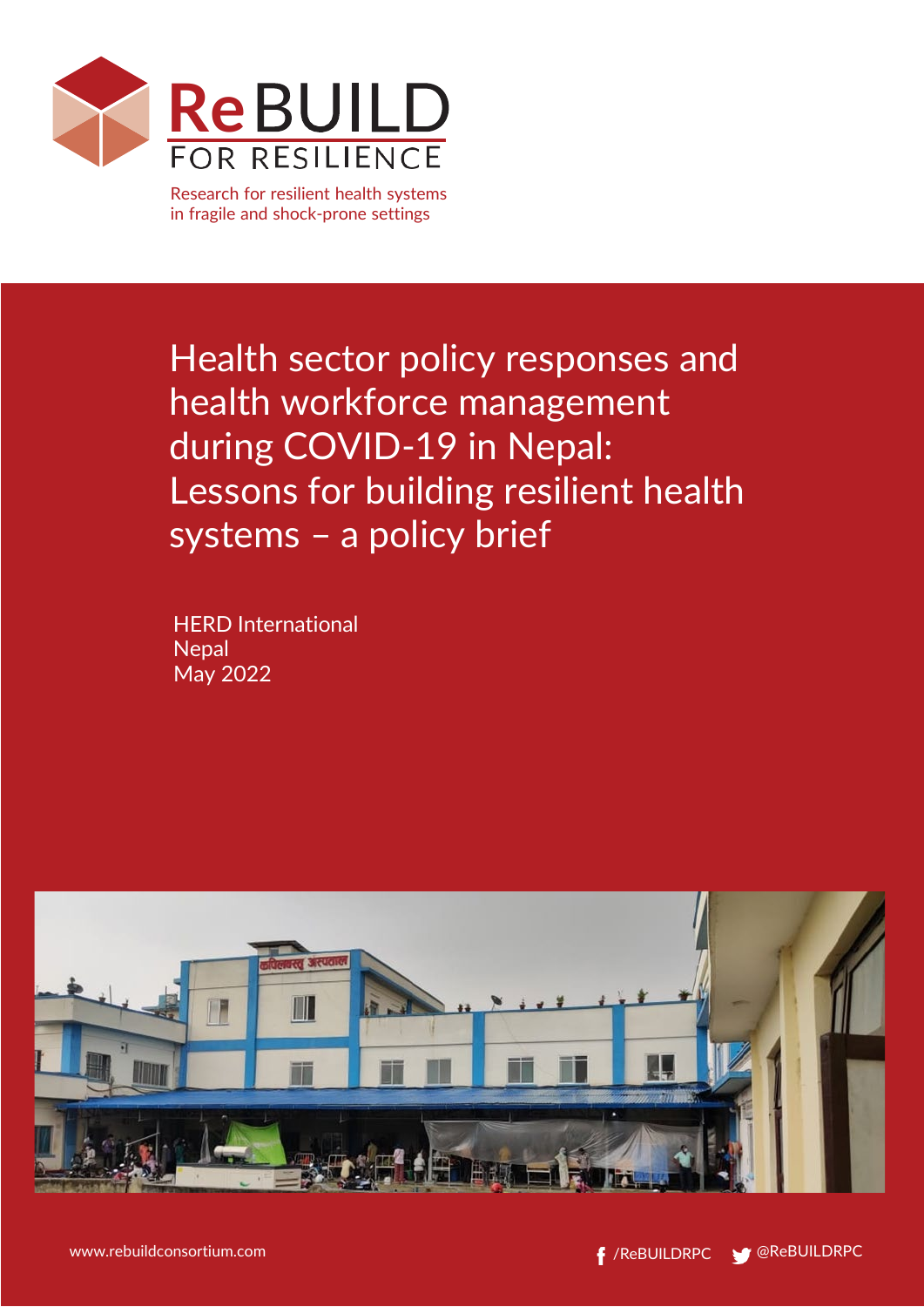

# **Key points**

- 1. Formulation of evidence-informed policy must include evidence from the local context.
- 2. Communication approaches need to be targeted with more effort to reach provincial and local level audiences – at system, health facility and community.
- 3. The effectiveness of policy communication should be monitored at all levels.
- 4. Gender, equity and justice needs to be reflected in COVID-19 policies and actions.
- 5. Health workforce policies should consider investment in:
	- a. Updating systems that provide an account of all cadres of human resources in the country
	- b. Developing strategies to mobilize the health workforce in emergencies and shocks
	- c. Supporting the physical safety and mental well-being of the health workforce
	- d. Training and motivation by recognizing their efforts and contribution
	- e. Provision of balanced incentive packages for the health workforce during emergencies.

# **Background**

When the COVID-19 pandemic started, implementation of Nepal's federalised structures across three tiers of government (federal, seven provincial and 753 local/municipal) was in its initial stages. While core functions of the three tiers of government have been defined, clarity on roles, execution of authorities and structures were yet to be fully realised. There have been calls to strengthen capacities at different tiers, especially the local governments (also known as municipalities of different types), which are responsible for providing basic health services.<sup>1</sup> Within this context, municipalities were further challenged to respond to COVID-19 pandemic, while keeping basic healthcare delivery intact.

This study focuses on one of the key components of the COVID-19 response in Nepal: health workforce management in order to address the surge in demand for services. The study describes the health sector policy response to COVID-19 with specific attention to policies that directly or indirectly affected health workforce, and to determine the **processes of policy formulation, communication and implementation** at the three tiers of governments, also exploring the dynamic interactions between them.

# **Study approach**

We adopted a cross-sectional exploratory case study design, using mixed methods.

A document review of all policies, strategies and directives introduced in response to COVID-19 in Nepal from January-December 2020 was carried out. A total of 90 policy documents directly and indirectly related to the health workforce were reviewed.

Qualitative data were collected through 23 key informant interviews at federal, provincial and municipal levels, including policymakers, technical experts, provincial and local managers, frontline health workers and development partners from January to March 2021.

Two municipalities in Lumbini province were purposively selected for data collection. Data were analyzed using a thematic framework analysis approach, and results were summarized under different thematic areas. The analysis adapted and applied [a resilience framework](https://www.rebuildconsortium.com/research-themes/resilience-framework-2/) developed by the ReBUILD for Resilience project.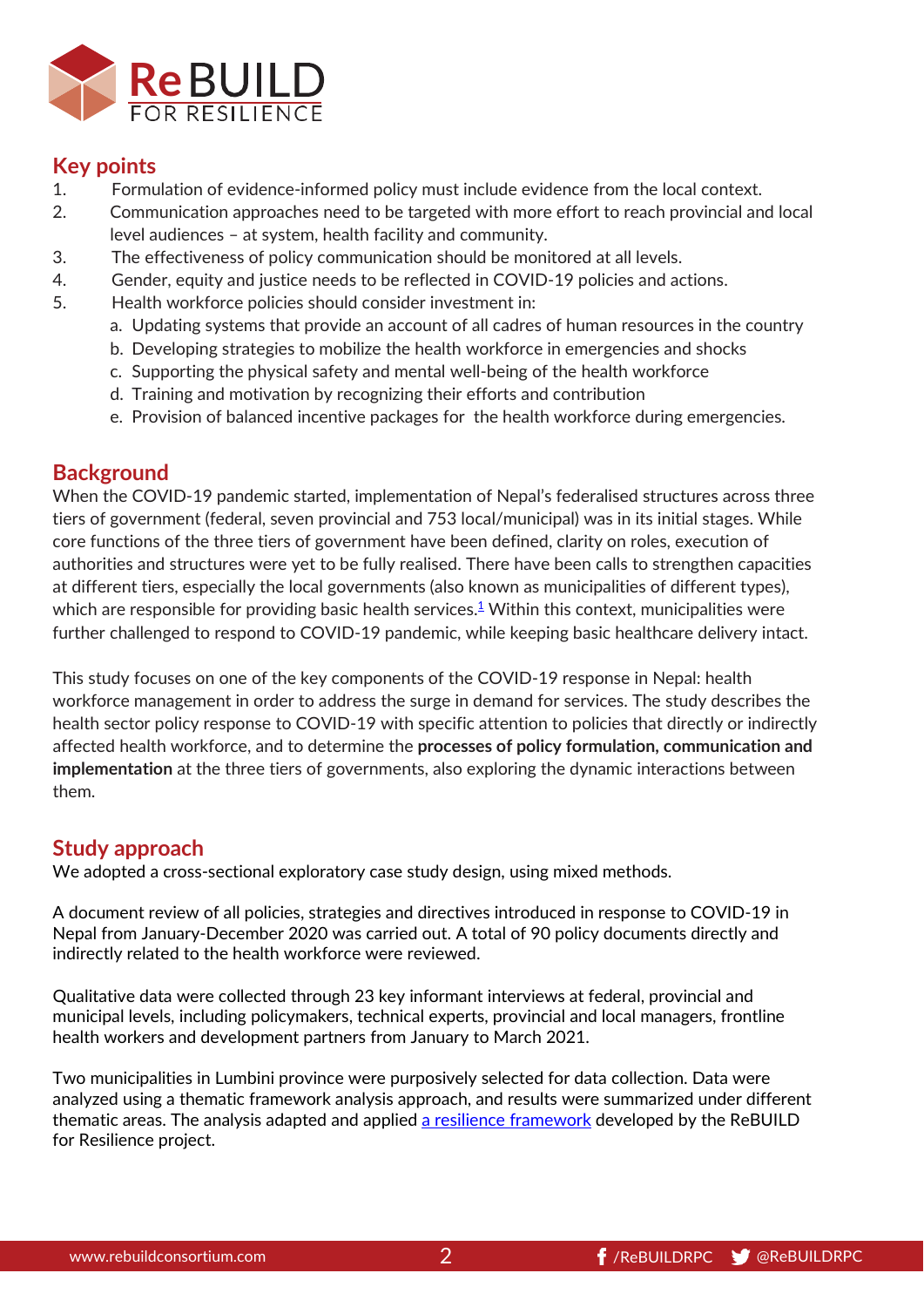

# **Key findings**

### **Policy formulation process**

#### **Key actors in policy development**

Pandemics or any emergency management are primarily the responsibility of federal government, $\frac{2}{3}$ which was effectively leading the formulation of COVID-19 policies and guidance with key roles for the Ministry of Health and Population (MoHP) and COVID-19 Crisis Management Committee (CCMC). Only a few policies were developed at provincial level, while the local governments were primarily implementing policies developed at federal and provincial levels. Inter-sectoral coordination was evident during policy formulation at federal level, with the participation of concerned line ministries, sectors including Nepali army, armed police force, development partners, individual experts etc.

However, routine vertical consultations with sub-national governments for policy formulation was minimal and when done, were largely virtual, primarily with provincial governments. Thus, some policies were regarded as less relevant or feasible by local government stakeholders in study sites. For example, local governments faced difficulty in mobilizing Case Investigation and Contact Tracing Teams (CICTTs) as the public health professionals envisioned to lead the teams<sup>3</sup> were not available at local level. Furthermore, the federal decision to mobilize a fixed number of CICTT in each municipality regardless of population size and geography was another challenge.  $4$  Despite having decision space to formulate locally tailored policies in line with federal policies, in practice local governments were mostly reliant on federal and provincial guidance; and contextualization of policies were done rarely at local levels because of limited technical capacity.

#### **Evidence-informed policy formulation**

Formulation of COVID-19 policies was generally based on global learning, mainly considering WHO interim recommendations. Even without a dedicated professional team and defined mechanisms for evidence generation, the federal government adopted evidence and global learning in the development of policies and guidelines. However, local information gathering, for example on needs in terms of resources such as HRH, logistics, health infrastructure was done on an ad-hoc basis rather than based on comprehensive and systematic local evidence.

"While formulating the policies, local problems need to be addressed. The national level policies are made at federal level that do not match with our local context. Our local level is not much developed. There are lots of difficulties such as human resources and financing." Male Elected Representative, Municipality2

#### **Gender, equity and justice in policies**

Gender, equity and justice (GEJ) was not well reflected in COVID-19 policies and guidelines. For instance, policies on quarantine and isolation management did not precisely include gender and equity components. As the issues of sexual harassment started being visible through media and other sources in isolation and quarantine centres, policy documents were revised making necessary amendments with the provision of separate living areas including toilets and bathrooms for men and women and the provision of female security personnel at women's isolation centres;  $5.6$  $5.6$  and arrangement of essential health services for children, elderly people, pregnant and lactating mothers $\frac{7,8}{8}$ .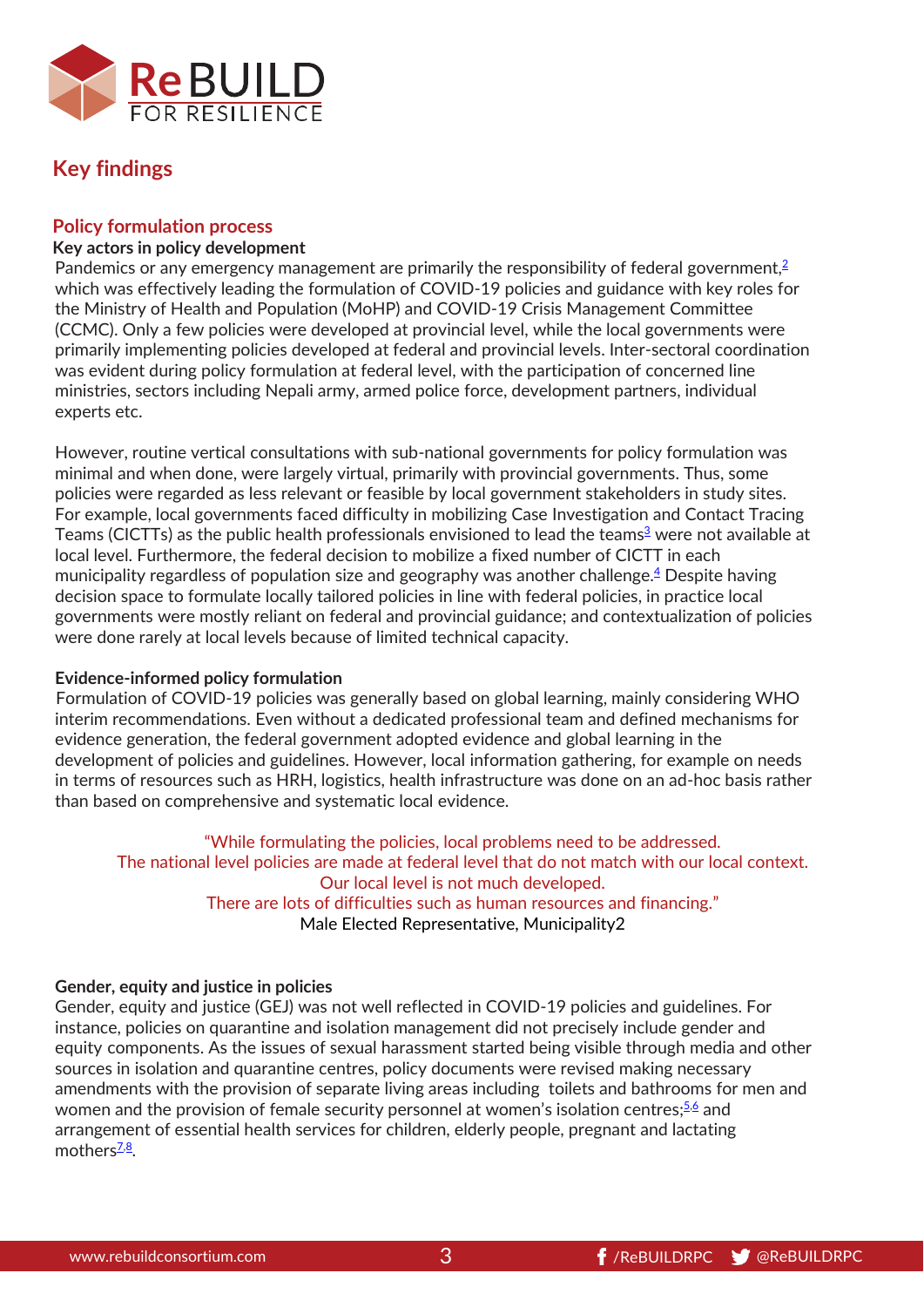

"There was a communication gap. Federal level formulated the guidelines but never informed us about that. We have to search in Facebook, we knew [about the guidelines] through other mediums. We only operated and managed by exploring [about the guidelines] through other mediums and self-search."

Male PHD, Lumbini Province

## **Policy communication and interaction**

#### **Communication approaches**

MoHP led policy communications using various communications forms and channels such as the MoHP website, COVID-19 portal, daily situation report, press releases and daily visual briefing, social media platforms, for policy communication to sub-national governments, health workers and the public. These multiple channels were all top-down and communication was not focused on specific audiences. Orientation or interaction for communicating policies - from federal to sub-national governments and from local government to health workers and community people was rarely happening. As a result, provincial and local governments remained less aware of policies and relevant updates released by the federal government.

#### **Effectiveness of policy communication**

At the health facility level, health workers were not often informed about policies from the municipality and when they were communicated this was done verbally over phone rather than in written form, which health workers felt to be less effective and inhibited their understanding. Since the policy communication process was less coherent and mostly ad-hoc, and because nobody came forward to explain policies and guidelines to health workers, there were varied levels of understanding and interpretation of policies among health workers. Furthermore, digital communication of policies was hampered by a lack of computer and Internet access. There was no monitoring mechanism at any level to ensure consistency in understanding and implementation of information delivered to health workers.

#### **Health workforce management**

#### **Availability of a trained health workforce**

Nepal already had a chronic shortage of health workers (17 doctors and 50 nurses per 100,000 population). $2$  This shortage was compounded by COVID-19 because of the need for additional services like case investigation and contact tracing, health screening at border entry points, quarantine management and health communication.

> "It was very difficult for us to manage due to a lack of health workers. We had to do double triple duty. Talking about our struggle, we could not even eat properly." Female health worker, Municipality1

Health staffing shortages were apparent in both study municipalities due to government's 'staff adjustment' process to support decentralisation. The recruitment and reallocation of staff was paused due to COVID-19. As a result, none of the health facilities in either municipality had dedicated health workers to support both routine service delivery and COVID-19 service delivery. This was particularly difficult as COVID-19 cases surged, and the health workforce shortage was aggravated when health workers themselves started to get infected with COVID-19.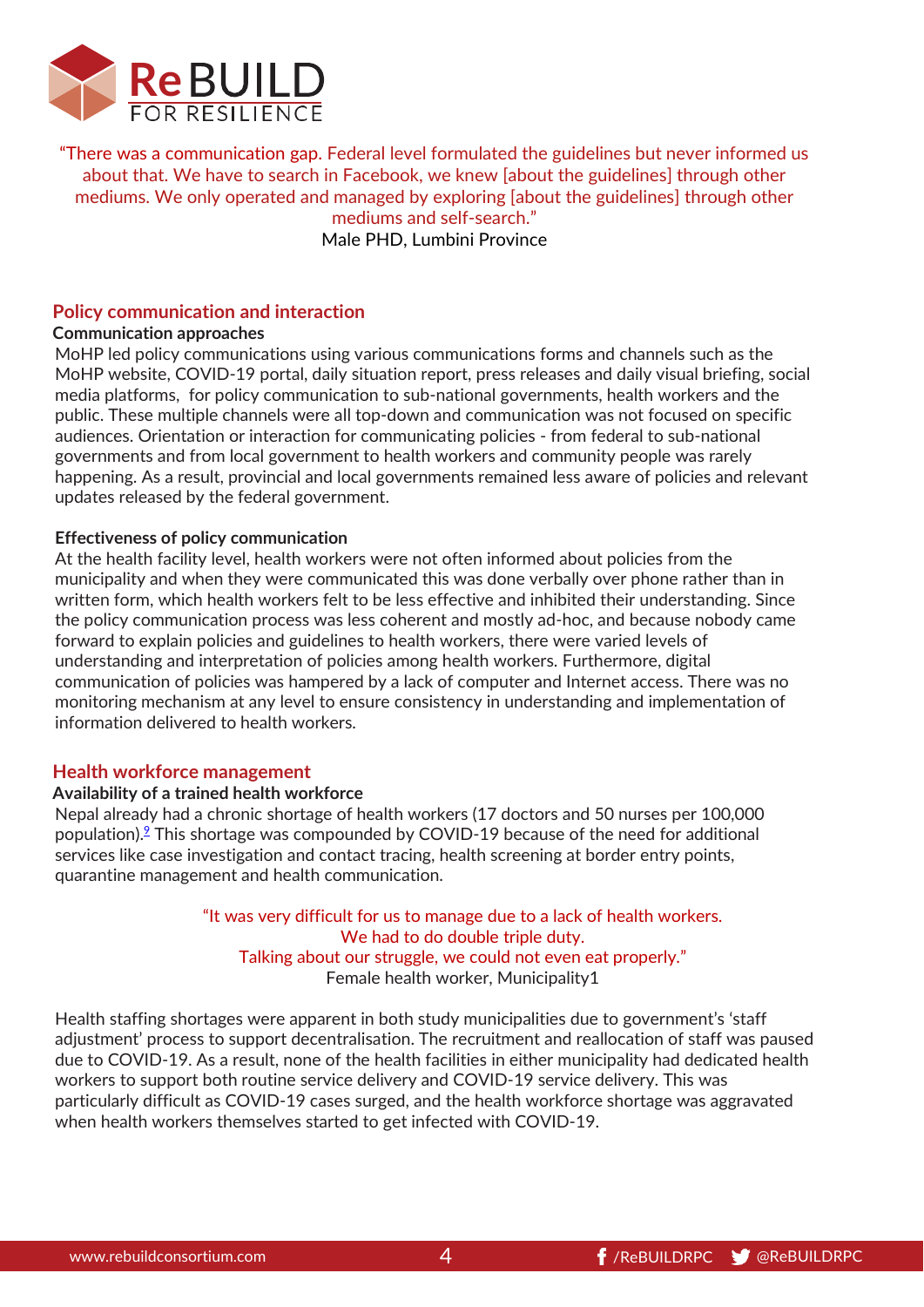

"We did not receive the COVID-19 related training that came from national and governmental level. We self-learned about critical care, how to manage COVID-19 cases and how to use PPE by watching videos or were taught by others." Male health worker, District Hospital, Kapilvastu

#### **Physical and mental safety of the health workforce**

Due to a shortage of Personal Protective Equipment (PPE) during the initial stage of COVID-19 in both municipalities, health workers had limited or no protection. Municipality governments then started procuring PPE. Consequently, infection and COVID-19 related deaths among health workers exacerbated the health worker shortage (see box below).

**Compromised health and safety of health workforce: Updated evidence in context** *There were 40 deaths reported among health workers due to COVID-19 between 16 July 2020 to 15 July 2021 which included 14 doctors, nine nurses and 17 other health workers.* 

Source: National Joint Annual Review, 2020/2021

To ensure the mental health and safety of the health workforce, Government guidelines made hospitals responsible for providing counselling services to health workers involved directly in COVID-19 treatment and their families, $10$  though this did not happen in the study sites. In the initial phase of the pandemic, health workers were stigmatized and discriminated against at community level and had difficulty in using community tap water, public toilets and visiting markets, which was widely covered in mass media too. Later, as a reactive response, the federal government responded to the situation by releasing directives for actions against such stigmatising behaviour. With time, the level of community awareness and understanding of COVID-19 improved, which resolved the problem of social discrimination of health workers.

#### **Motivation and support to the health workforce**

Most of the COVID-19 policies and guidelines included the orientation and training of health workers, e.g. on use of PPE, infection prevention and control, case investigation and contact tracing and specimen collection. However, there were substantial delays in delivering these trainings which impacted on the efficient delivery of health services. The federal government also released special policies on risk allowances and health insurance $\frac{11,12}{1}$ . However, the uneven (between municipalities) and delayed distribution of risk allowances (due to late budget disbursement) demotivated the frontline health workforce. In spite of a national policy to increase holidays for staff working intensively, the provincial government cut all holidays during the pandemic due to staff shortages and rising case numbers. On a positive note, province and local governments rewarded health workers for dedicated engagement in service delivery during the pandemic and also provided rewards in form of badges, medals and verbal appreciation.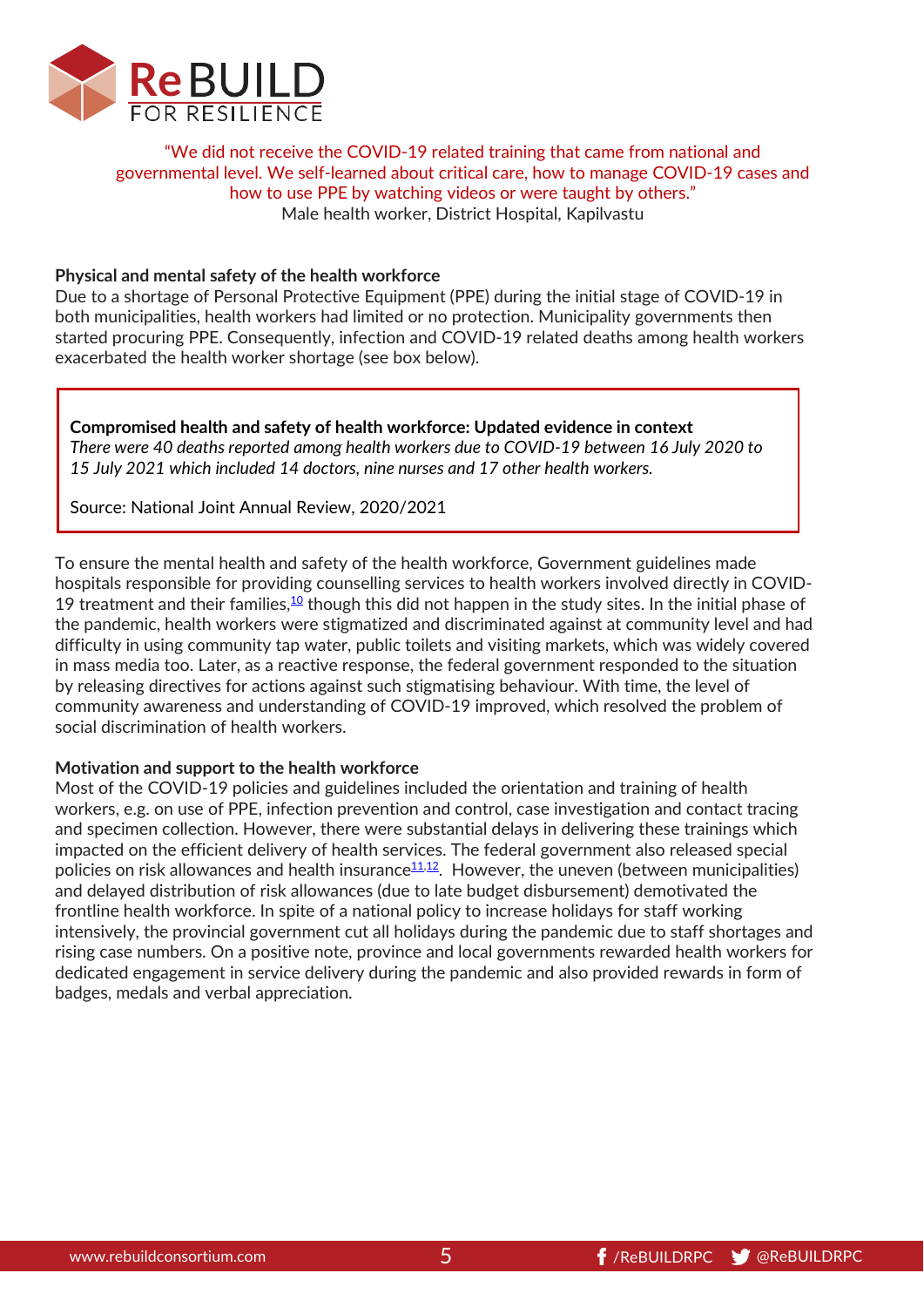

## **Conclusion and recommendations**

- Engagement of national and sub-national governments and sectoral stakeholders in policy development processes is crucial in order to formulate contextually tailored evidence-informed policies and to create ownership of the documents at all levels.
- A monitoring mechanism needs to be established, particularly by local government, to ensure a clear and consistent understanding of policies by all targeted audiences.
- A policy or guideline regarding the mobilization of the health workforce at the time of emergency should be in place in addition to strong leadership and commitment from provinces and municipalities for the management, redeployment, training and task reallocation of the health workforce.
- Capacitating the health workforce with timely and emerging information, provision of balanced incentive packages, recognition of efforts and physical and mental protection to enable their continued and positive responses are areas to be paid attention.
- Greater consideration of GEJ should be given in COVID-19 related policy documents and implementation, and while mobilizing the health workforce in emergencies.

## **Resources**

The full report of this study and other resources from ReBUILD for Resilience can be accessed on [the](https://www.rebuildconsortium.com/resources/understanding-health-system-resilience-to-respond-to-covid-19-in-a-federalised-context/)  [consortium's website.](https://www.rebuildconsortium.com/resources/understanding-health-system-resilience-to-respond-to-covid-19-in-a-federalised-context/) 

## **References**

<span id="page-5-0"></span>1. Vaidya A, Simkhada P, Simkhada B. The Impact of Federalization on Health Sector in Nepal: New Opportunities and Challenges. J Nepal Health Res Counc. 2020;17(4):558–9.

<span id="page-5-1"></span>2. Gautam G, Khanal K and Bondurant T. An analysis of the health sector functions of all three levels of government as per Functional Analysis and Assignments and relevant policies. 2020.

<span id="page-5-2"></span>3. Ministry of Health and Population. Case Investigation and Contact Tracing Team (CICTT) Mobilization Guideline 2077. 2020.

<span id="page-5-3"></span>4. Epidemiology and Disease Control Division. SOP for Case Investigation and Contact Tracing of COVID-19. 2020.

- <span id="page-5-4"></span>5. Health Emergency Operation Center. Health Standards for COVID-19 Infected in Isolation, 2077. 2020.
- <span id="page-5-5"></span>6. Ministry of Health and Population. COVID-19 Cases Isolation Management Guidelines. 2020.

<span id="page-5-6"></span>7. Ministry of Federal Affairs and General Administration. Guidelines for operation and management of quarantine. 2020.

<span id="page-5-7"></span>8. Ministry of Health and Population. Management of health services for people in quarantine. 2020.

<span id="page-5-8"></span>9. Ministry of Health and Population, World Health Organisation, Nepal Health Sector Support Programme. Human Resources for Health Nepal Country Profile. 2013.

<span id="page-5-9"></span>10. Ministry of Health and Population. Guidelines for the Management of Health Workers and Other Staff Directly Involved in the Treatment of COVID-19 Patients, 2077. 2020.

<span id="page-5-10"></span>11. Ministry of Health and Population. Directions on management of risk allowance to human resources engaged in treatment of COVID-19 infection - 2077. 2020.

<span id="page-5-11"></span>12. Ministry of Federal Affairs and General Administration. Regarding implementation of decision of Government of Nepal (To all local levels). 2020.